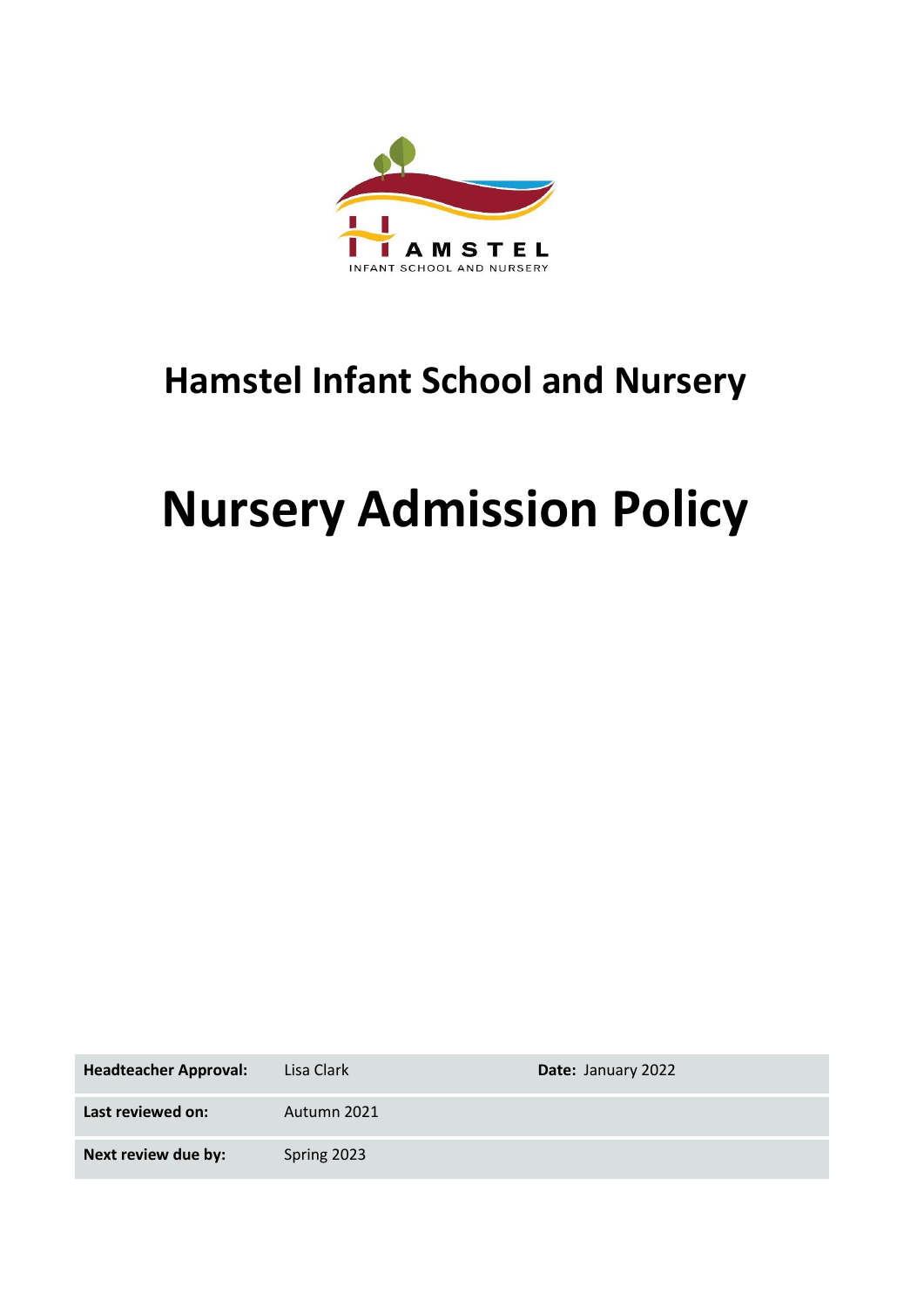

#### **Admissions Policy Statement**

### **Introduction**

This document is a statement of the principles for admission of pre-school pupils to Hamstel Nursery. Hamstel Nursery provides wide ranging opportunities for children to reach their full potential within a welcoming, caring, safe, happy and supportive school community. The Nursery is fully accessible to children and families from all sections of the local community through open, fair and clearly communicated procedures. Hamstel Nursery shares a site and other facilities with Hamstel Infant School.

#### **Policy and Numbers to Admit:**

Hamstel Nursery admits children without reference to ability or aptitude.

Children who have turned three years old by August 31<sup>st</sup> will be offered a place to begin Nursery in September. Since September 2018 Hamstel Nursery have offered the new 30 hour funded places and a limited number of 15 hour funded places. Due to this flexibility in meeting demand numbers attending may vary from term to term and within year. The maximum number of children currently able to attend is up to 48 both in the morning and the afternoon.

### **When will my child start at Nursery?**

Hamstel Nursery has a three term intake policy for Nursery admissions, depending on demand for places in September:

- September 2022 intake for children born between  $1<sup>st</sup>$  September 2018 and August 31 $<sup>st</sup>$  2019</sup>
- January 2023 intake for children born between 1st September 2018 and 31st December 2019
- April 2023 intake for children born between  $1<sup>st</sup>$  September 2018 and 31 $<sup>st</sup>$  March 2020</sup>

### **Our Offer**

A high quality learning environment for 3 and 4 year olds Rated **GOOD** by Ofsted Highly qualified and experienced staff Appropriate ratio of qualified adults to children, following Government guidelines Purpose built Nursery established on school site in 2004 Fantastic learning resources and secure outdoor play areas Nutritious meals prepared daily by our in-house chef

**30 hour children - Open from 9.00am to 3.00pm** - **Monday to Friday during term time 15 hour children (Mornings only) - Open from 8.30am to 11.30am Monday to Friday during term time 15 hour children (Afternoons only) - Open from 12.00pmm to 3.00pm Monday to Friday during term time**

### **Daily fees from September 2022:**

| Core 30 hour Session - all day         | 9.00am - 3.00pm       | £0 | No meals included (30 hour funding) |
|----------------------------------------|-----------------------|----|-------------------------------------|
| Core 15 hour Session – mornings only   | $8.30$ am $-11.30$ am | £0 | No meals included (15 hour funding) |
| Core 15 hour Session - afternoons only | 12.00pm - 3.00pm      | £0 | No meals included (15 hour funding) |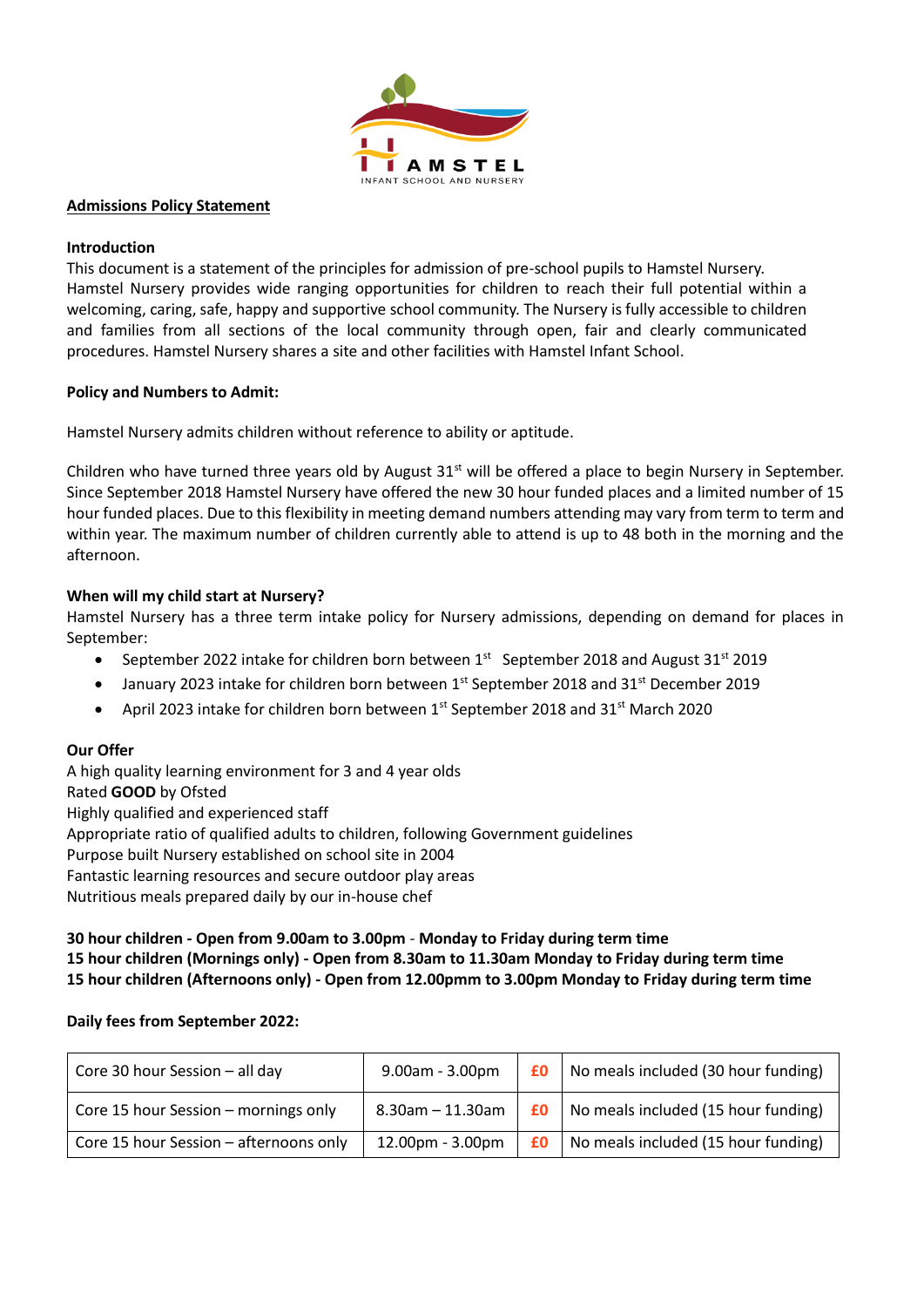# **Additional Services:**

A polite reminder to parents/carers that funded hours are free provision and do not have any monetary value for parents. The Governments funding is not intended to cover the cost of meals, other consumables, additional hours or additional services. To access a funded place the following charges for additional services, if required, are:

| Short Nursery After School Session | $3.00$ pm - $4.30$ pm | £7    | No meals included. Held in School - booked<br>via online payment system |
|------------------------------------|-----------------------|-------|-------------------------------------------------------------------------|
| Full Nursery After School Session  | $3.00$ pm $- 5.45$ pm | £11   | Tea included. Held in School - booked via<br>online payment system      |
| <b>Breakfast Club Session</b>      | 7.45am - 9.00am       | £3.50 | Held in school hall - booked via online<br>payment system               |

### **Additional Childcare Available In our Extended School Clubs – Monday to Friday during term time**

If you experience difficulties meeting the cost of these additional services please call the main school office or make an appointment to come and speak to the Finance Officer.

### **Supporting parents with childcare costs**

Please visit<https://www.childcarechoices.gov.uk/> for further information to understand your options and which funding opportunities would best suit your family circumstances.

# **Evidence of entitlement to 15 hours free childcare**

Parents are not required to provide evidence of 15 hours free childcare eligibility as it is based on the child's age. The birth certificate you provide is sufficient evidence of eligibility.

### **Evidence of entitlement to 30 hours free childcare**

Places at Hamstel Nursery are offered to parents who are eligible for the Government's Extended Free Entitlement of 30 hours of free childcare in the first instance.

You will be asked to evidence your eligibility for this funding by providing your unique reference code when you apply for a place at Hamstel Infant School and Nursery.

A child's eligibility will be determined by Her Majesty's Revenue & Customs (HMRC) for both the 30 hours free childcare place and Tax Free Childcare in one single application.

To **obtain your reference code**, parents must apply online by visiting **[www.childcarechoices.gov.uk](http://www.childcarechoices.gov.uk/)**.

If you are eligible, you will receive an 11 digit code for each child (multiple births such as twins are issued an individual code) which we will verify with Southend-on-Sea Borough Council. Once verified, your child's place can be confirmed for the coming funding period. The funding periods are:

| Autumn | 1 September to 31 December |
|--------|----------------------------|
| Spring | 1 January to 31 March      |
| Summer | 1 April to 31 August       |

Parents who require assistance to apply or do not have access to the internet can call the HMRC's Customer Interaction Centre on telephone: [0300 123 4097.](http://www.doncaster.gov.uk/services/schools/0300%20123%204097) If you disagree with the eligibility outcome there is a review and appeals process which is managed by HMRC.

### **Reconfirming your entitlement to 30 hours free childcare**

**You will be prompted to reconfirm your eligibility details by text and/or email from HMRC every 3 months.** If you do not reconfirm your eligibility, or your circumstances change, you will only be able to access the extended entitlement hours for a short time known as a 'Grace Period'. This period is determined by HMRC and varies depending on the date of application. If the Grace Period has expired and you have not met the eligibility criteria again, your child's place at Hamstel Nursery will be terminated with immediate effect. We may be able to offer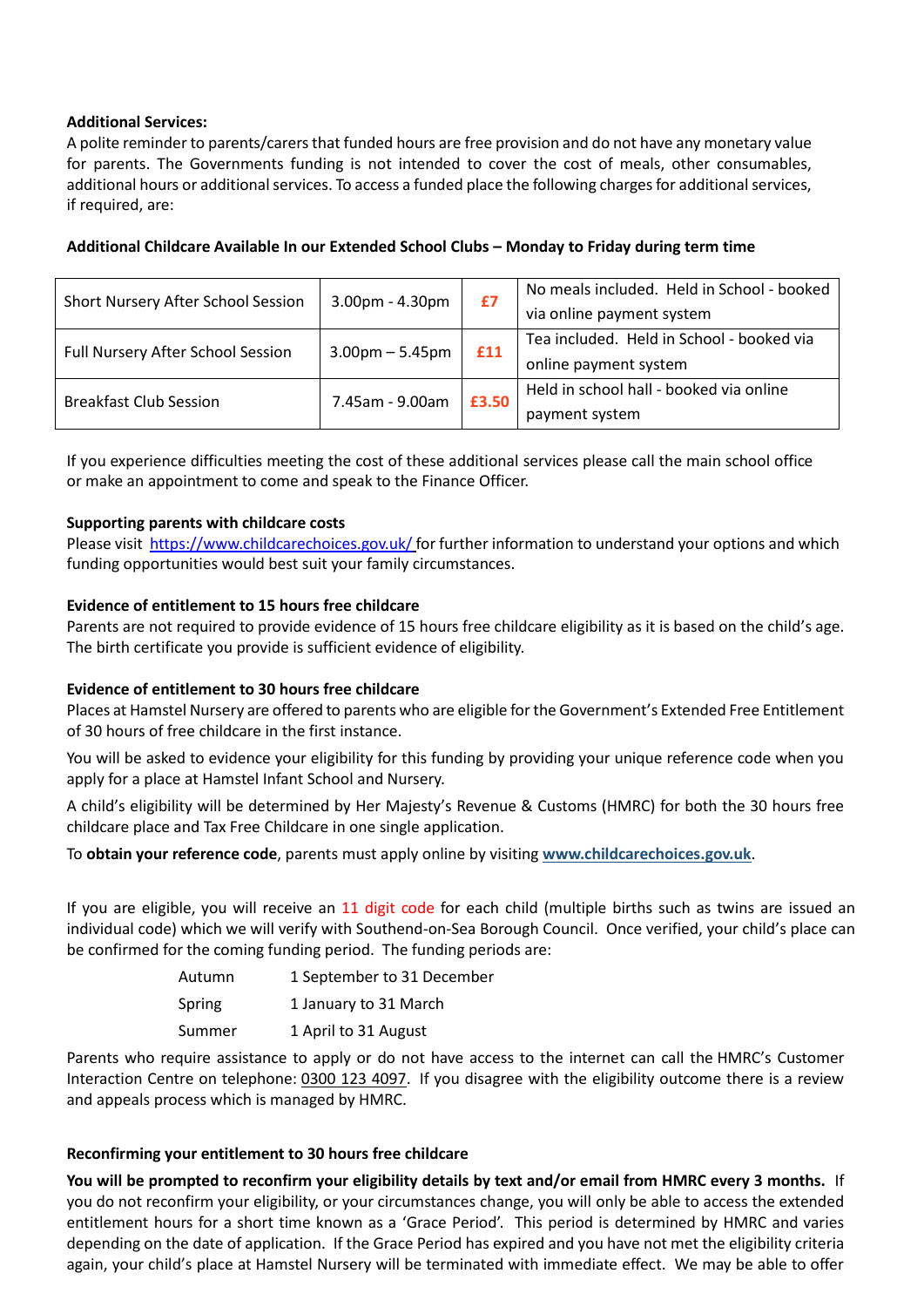you a 15 hour place should your circumstances change and you are no longer eligible for a 30 hour funded place, so please inform us of any changes in circumstances as soon as possible. Extended entitlement hours will also stop when your child reaches compulsory school age or when your child attends a Reception year place in a maintained school or academy.

# **Items not included within funded Nursery Hours**

Extra-curricular activities will be charged for separately but with your consent.

Hot lunches may be purchased for an additional cost of £1.75 per day (available to book on our online payment system and must be paid for in advance).

Breakfast Club and After School Club sessions should be booked and paid for separately in advance, (see pricing list above).

A daily nutritious snack will be provided at a charge of £5.00 per term with supplementary fruit and/or vegetables provided free of charge which we receive through the School Fruit and Vegetable Scheme.

# *Please note – if required, nappies, wipes and barrier creams must be provided by you for your child/ren.*

### **Holidays and attendance:**

Hamstel Nursery is open term time only and provides for 38 weeks funded placements. The school term dates cover 39 weeks which includes the 5 training days for staff which are non-pupil days for children. Hamstel Nursery is not open on bank holidays.

If parents/carers take their child out of Hamstel Nursery during funded hours we are not required to provide alternative sessions.

At Hamstel Nursery we actively promote the value of regular attendance. Children who attend regularly learn more effectively and make friends more easily. As a parent or carer it is your responsibility to ensure your child receives an education and that they attend regularly. Attendance is monitored weekly and we will contact you if your child's attendance is causing concern or if your child is frequently late arriving or being collected from school. Children are expected to attend for five sessions per week, one per day. This applies to both 15 hour and 30 hour eligibility funded children.

Attendance levels are required to be monitored, as such we are required to monitor your child's attendance and inform the Local Authority if the attendance falls below 90%. Please inform us of any reason your child is unable to attend, or if any assistance is required to ensure good attendance.

You must ensure your child attends Hamstel Nursery for the number of free hours you have requested and you will inform Hamstel Nursery of the reason for any absences. Hamstel Nursery is entitled to terminate this Agreement if your child does not attend regularly and you do not inform us of the reason for absence. It is important you are clear that children will not be funded if they move settings during the funding period except for exceptional circumstances which **must** be agreed by SBC Head of Early Years.

If your child is unwell: Please notify the school as early as possible on the first day of absence, giving the reason for the absence and the date on which you expect your child to return. Absence can be reported by: Telephoning 01702 468461 and leaving a message on the answerphone, or by email: [office@his.porticoacademytrust.co.uk](mailto:office@his.porticoacademytrust.co.uk). The Nursery operates a 'first day call' system. If your child is not attending and we do not hear from you before 9.00am we will contact you. This is both costly and time consuming, however if we do not have a message about absence we will try to find out where your child is when they should be at school as this may raise a safeguarding issue.

If your child has an appointment: Please let us know in advance and bring the appointment card / letter / text message to the school office as evidence of the absence. We do ask that where possible, appointments are made outside of school hours. If you know you will arrive late please telephone the school office by 9.00am that morning to order a lunch for your child.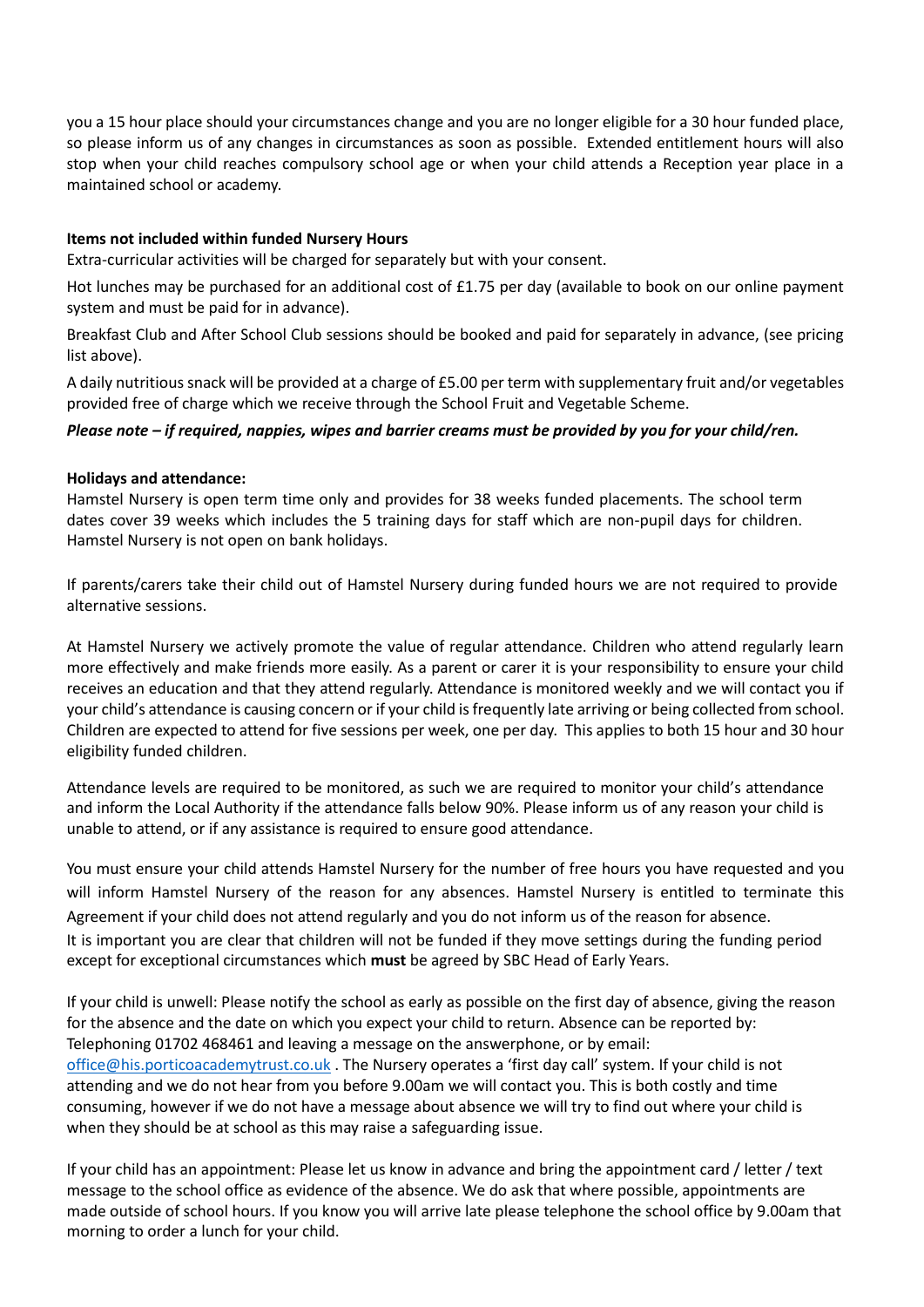# **Behaviour Expectations and Sanctions**

As a Nursery we adopt a positive approach to behavioural issues. We actively model, teach and encourage positive attitudes at all times, we create a safe arena for children to air and share worries and explore issues. Hamstel Nursery is a nurturing setting. We use the Nurture Principles throughout;

- 1. Children's learning is understood developmentally
- 2. The Nursery offers a safe base
- 3. The importance of nurture for the development of well-being
- 4. Language is a vital means of communication
- 5. All behaviour is communication
- 6. The importance of transitions in children's lives is understood

Hamstel Infant School and Nursery seeks to avoid exclusions. These take place only for very serious incidents or when other strategies have been tried and have failed over time. In most cases exclusion will be the last resort after a range of measures have been tried to improve the pupil's behaviour and after a range of strategies have been put in place to address the inappropriate behaviour which may lead to exclusion. Parents will be informed and supported throughout this process should it be deemed necessary for the safety of all that this action is taken.

It is our usual policy to carry out home visits to all families, which gives us invaluable information with regards your child and is used to support them whilst at Nursery – being able to make references to favourite toys, pets and family members can create a very supportive link for the children. However due to the Covid 19 pandemic we are constantly reviewing the viability if this and this may be subject to change.

A transition programme enables new entrants and their Parents and Carers to visit Hamstel Nursery prior to starting with us, if this is safe to do. Hamstel Nursery employs a Qualified Teacher and Early Years Key Workers who jointly oversee the Nursery supported by our Nursery Assistants. The children are allocated to 'key workers'; you will be encouraged to get to know your child's key worker, following your first meeting with them on the home visit, or via telephone if home visits are not possible, and on a daily basis as you bring your child to Nursery and when collecting them.

At the end of their time in Nursery those children who have had a successful application and will be moving on to a Reception class in Hamstel Infant School will be grouped across the whole Nursery by gender, ability, behaviour / attitude, special need and friendship groups to enable a fair balance to the classes when they make their transition.

# **Admission Procedure**

Parents may ask at any time for their child's name to be put on our waiting list by completing a Nursery Registration Form, available on the school websit[e www.hamstelinfants.co.uk](http://www.hamstelinfants.co.uk/)

- We will contact all parents and carers of children on our waiting in the first weeks of February 2022. Our first intake date is at the beginning of the academic year in September. You will be invited to a tour of Hamstel Nursery, if the Covid 19 restrictions permit this to happen, whilst it is open so that you are able to ascertain whether it is right for your child, ask any questions and pick up an Application Pack. For parents that are unable to attend the tour, application packs are available upon request from the school office.
- To apply for a place in Hamstel Nursery, please complete and return all documents listed within the Application Pack to our main Hamstel Infant School office. Applications will only be accepted with a fully completed application pack along with the child's original birth certificate.
- Closing Date for applications for a Nursery place starting in September 2022 intake is  $30<sup>th</sup>$  April 2022.
- When there are more applications than places, all applications received by the deadline will be considered using the oversubscription criteria only. The date of the application will not be taken into account when allocating places.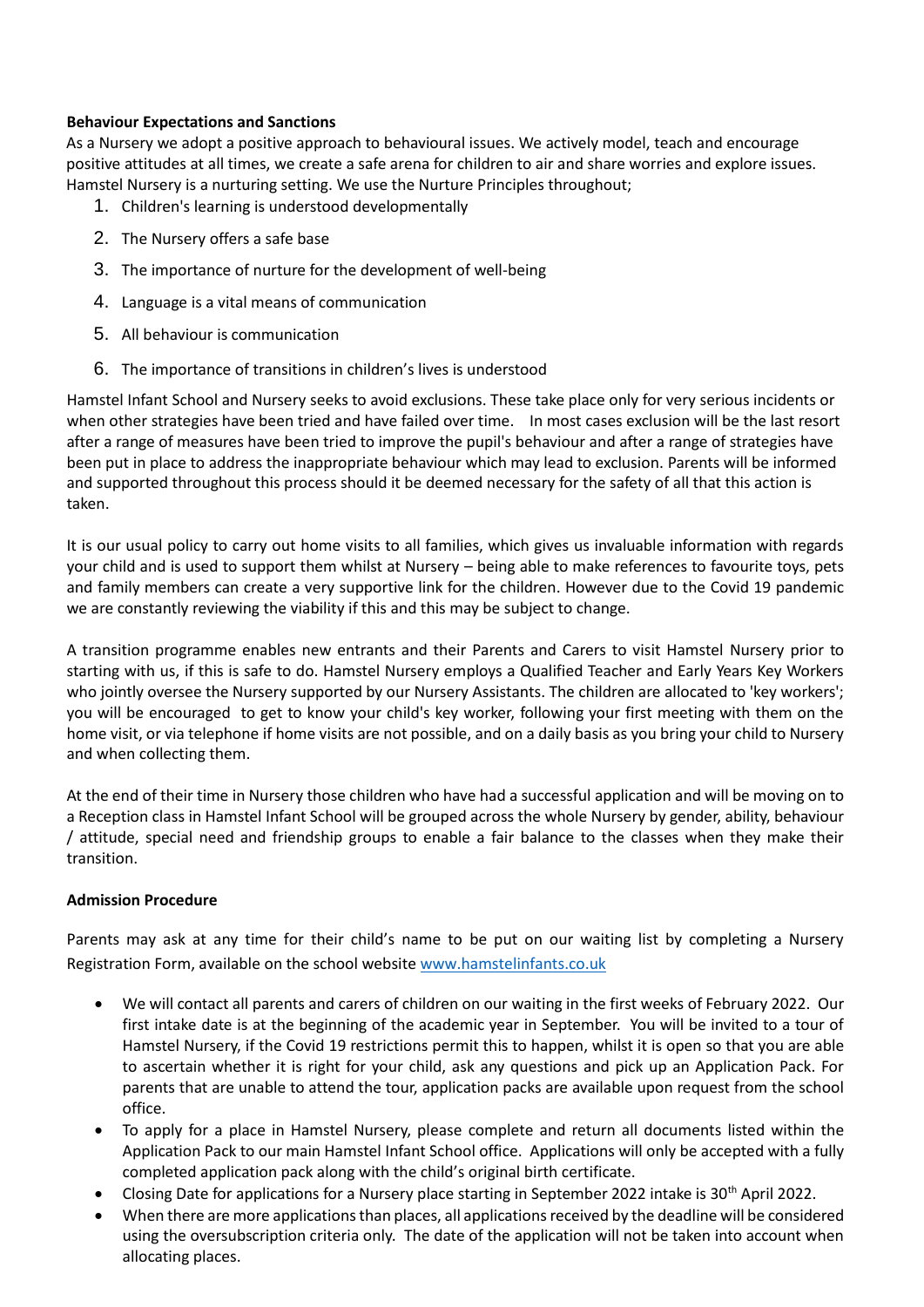- A 15 hour child will be considered for a morning or an afternoon place, it is not currently possible to offer a mix of morning and afternoons. The decision whether to offer a morning or afternoon place lies with the Headteacher.
- All information given by the parent/carer will be regarded as confidential but will be made available to those considering the application.
- Following considerations of applications parents will be informed as soon as possible after the 15<sup>th</sup> May 2022.

# *Please note: Admission to Hamstel Nursery does not guarantee automatic admission to Hamstel Infant School Reception year and a separate application would need to be made for a Reception class through Southend Borough Council Local Authority's Single Application Form (SAF).*

# **Oversubscription**

If at the closing date for applications, there are not enough places for all those who have expressed a wish to have their child admitted to Hamstel Nursery, places will be allocated using the following criteria:

- 1. Children, who at the closing date for admission applications, are cared for by a Local Authority ('Looked After Children' (LAC) will have the highest priority)
- 2. Children who require 30 hour funded places who live in the catchment area served by the school and who have an older sibling attending the school. (The address must be the child's primary residence; parents may be asked to provide documentary evidence with regard to residency).
- 3. Children who require 30 hour funded places who live in the catchment area served by the school.
- 4. Children who require 30 hour funded places who live outside the catchment area served by the school and who have an older sibling attending the school.
- 5. Children who require 30 hour funded places who live outside the catchment area served by the school.
- 6. Children who require 15 hour funded places who live in the catchment area served by the school and who have an older sibling attending the school. (The address must be the child's primary residence; parents may be asked to provide documentary evidence with regard to residency).
- 7. Children who require 15 hour funded places who live in the catchment area served by the school.
- 8. Children who require 15 hour funded places who live outside the catchment area served by the school and who have an older sibling attending the school.
- 9. Children who require 15 hour funded places who live outside the catchment area served by the school.

### **Notes**

1. In the event of over-subscription in any one category the older child will be given preference. If there is no difference in age then "straight line" distance will be used to measure the distance between the child's home and the main entrance to the school. Those living nearer will be accorded the highest priority.

2. A sibling is a brother or sister, half-brother or half-sister, step-brother or step-sister, adopted brother or sister, living at the same address who attends the school at the time of application with a reasonable expectation that he or she will still be attending at the time of the proposed admission. In the exceptional situation where one twin or one or two triplets are refused a place parents will be asked which child should be offered the place.

### **Appeals**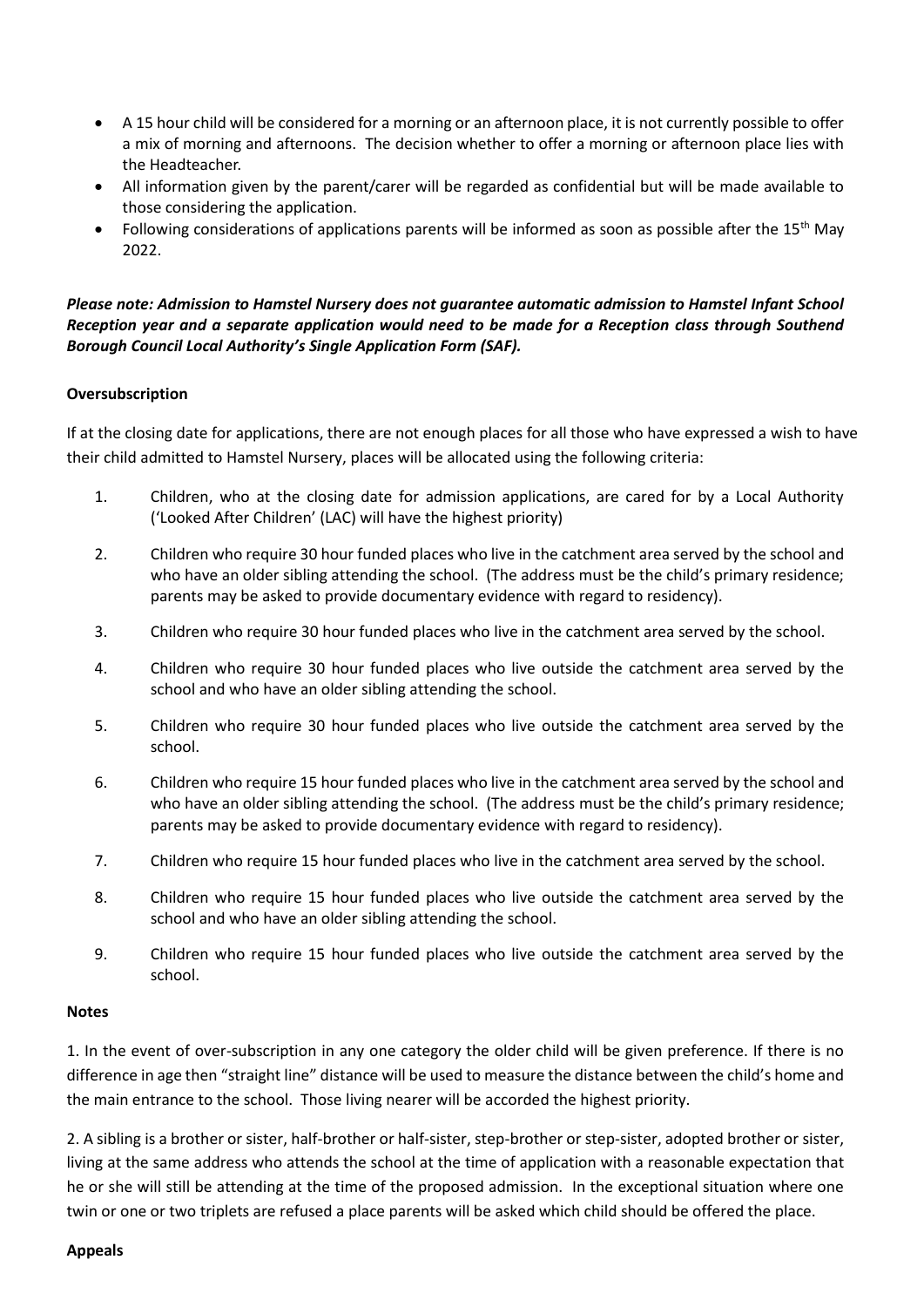The Hamstel Infant School and Nursery Complaints Policy sets out how parents can make a complaint if they are unhappy with the admissions process or the failure to offer a place. Details can be provided to parents/carers so that any complaint can be dealt with under the terms of the schools agreed Complaints Policy. The admission of Nursery aged children is not subject to the Schools Admissions Code, but natural justice must prevail.

# **Rules**

All rules and regulations for the Nursery are in line with Hamstel Infant School and Nursery's policies and procedures. All policies are available by request from the school office to view or can be found on the schools website at: [www.hamstelinfants.co.uk.](http://www.hamstelinfants.co.uk/)

# **Emergency Closure of Nursery**

In the event of extreme weather or any other event which necessitates an emergency closure of Hamstel Nursery we will contact you as soon as possible by text message to the Priority 1 contact listed on your Registration Form (closure notices will also be posted on our website and may also be broadcast on local radio stations).

# **Training days**

During each academic year there will be five planned training days that will require closure of the Nursery. Parents/Carers will be given at least a half terms' notice of any planned training day.

# **Cancellation / Termination of the Contract:**

If you wish to withdraw your child from Hamstel Nursery we require one calendar months' notice in writing. Hamstel Nursery reserves the right to terminate a child's place with immediate effect if a serious breach of these Terms and Conditions occurs or if the termination of a place is considered by Hamstel Nursery, at its absolute discretion, to be in the best interests of Hamstel Nursery and/or the continuing welfare of the other children or staff at Hamstel Nursery.